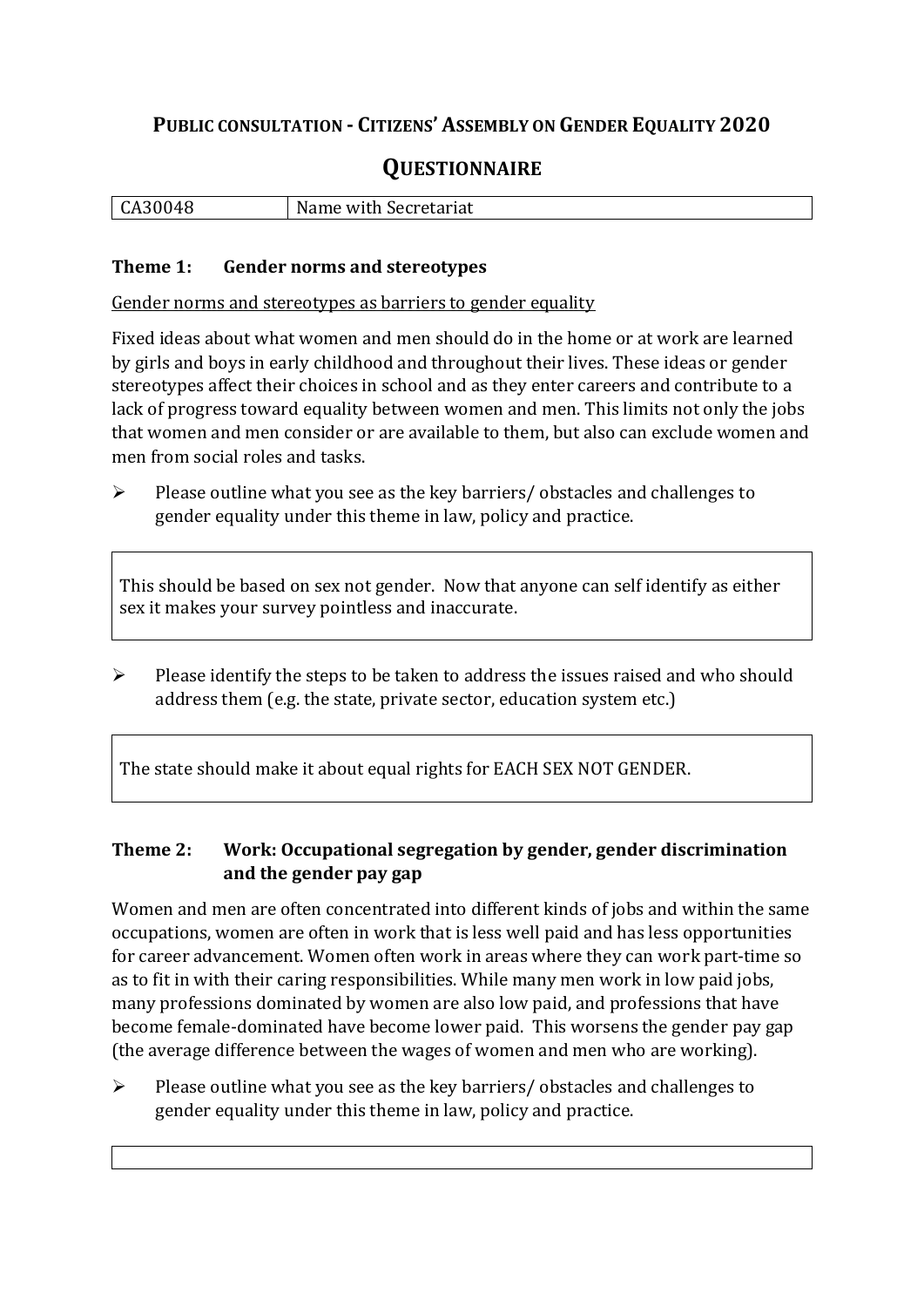Do you mean sex equality? The concept of gender and trans ideology is a problem that you have added to the whole issue. Men may merely identify as female to take women's positions so please sort that out first.

 $\triangleright$  Please identify the steps to be taken to address the issues raised and who should address them (e.g. the state, private sector, education system etc.)

The state and education system should stop promoting self identified transgender nonsense to children in school. It contradicts the need for equal rights among the sexes when anyone can trans themselves into any sex or non binary concept. It's ridiculous. You can't have equal rights between the sexes when you call it gender and self identify. A man in a dress can take any of the positions you make for women simply by self identifying. Unless you change it to equal rights for both sexes, it's going to be abused.

#### **Theme 3. Care, paid and unpaid, as a social and family responsibility**

Care -- the social responsibility of care and women and men's co responsibility for care, especially within the family

Women remain disproportionately responsible for unpaid care and often work in poorly paid care work. For working parents or [lone parents,](https://aran.library.nuigalway.ie/bitstream/handle/10379/6044/Millar_and_Crosse_Activation_Report.pdf?sequence=1&isAllowed=y) balancing paid work with parenting and or caring for older and dependent adults presents significant challenges. Women are [most disadvantaged by these challenges,](https://eige.europa.eu/gender-equality-index/game/IE/W) yet men also suffer from lack of opportunities to share parenting and caring roles. Despite recent legislation and policy initiatives to support early years parental care, [inequalities in the distribution of unpaid](https://www.ihrec.ie/app/uploads/2019/07/Caring-and-Unpaid-Work-in-Ireland_Final.pdf)  [care](https://www.ihrec.ie/app/uploads/2019/07/Caring-and-Unpaid-Work-in-Ireland_Final.pdf) continue between women and men. The cost of childcare has been identified as a particular barrier to work for women alongside responsibilities of caring for older relatives and dependent adults.

➢ Please outline what you see as the key barriers/ obstacles and challenges to gender equality under this them in law, policy and practice.

Do you mean sex equality? Men and women are different. We already pay child allowance. I have no family, no children because i could never afford it. I'm paying enough for other peoples already. Why not pay me for having none and taking nothing from the state that's taken by parents.

➢ Please identify the steps to be taken to address the issues raised and who should address theme (e.g. the state, private sector, education system etc.)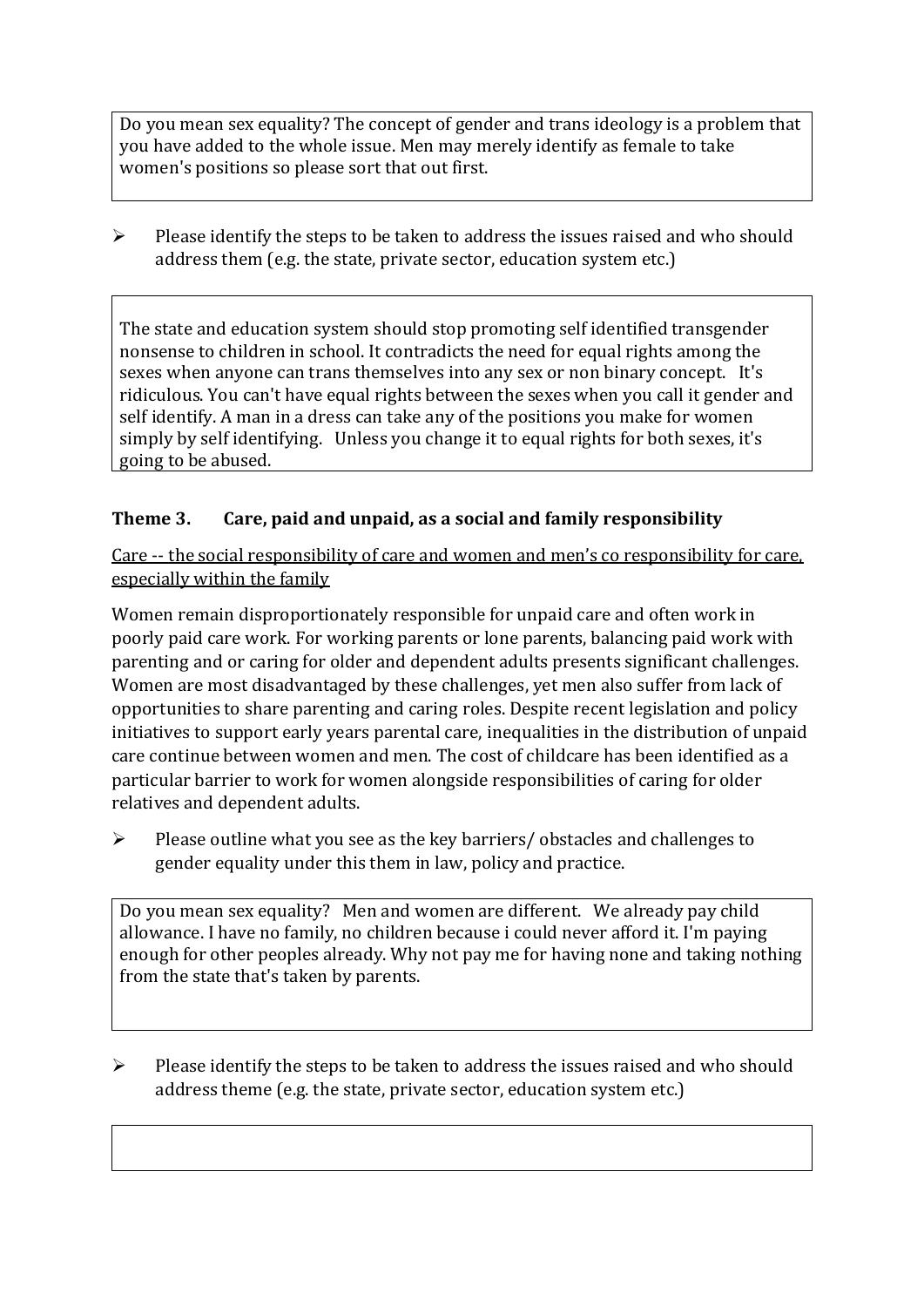The state. Wasting billions on children's hospital paid in by low income childless workers like me.

#### **Theme 4: Women's access to, and representation in, public life and decision making**

Ensure women's participation and representation in decision-making and leadership in the workplace, political and public life

Women are systematically underrepresented in leadership in [economic](https://eige.europa.eu/gender-equality-index/2019/compare-countries/power/2/bar) and [political](https://eige.europa.eu/gender-equality-index/2019/compare-countries/power/1/bar)  [decision-](https://eige.europa.eu/gender-equality-index/2019/compare-countries/power/1/bar)making. Despite the introduction of a candidate gender quota (through the system of party funding) for national political office, and [initiatives](https://betterbalance.ie/) to support women's access to corporate decision-making roles, men continue to dominate leadership positions. There are also issues to be considered around how media represents women and men.

➢ Please outline what you see as the key barriers/ obstacles and challenges to gender equality under this theme in law, policy and practice.

You talk about women being represented and then let transgender women who are men, speak for women. They aren't women yet you think them more important than real women. Men are the challenge.

➢ Please identify the steps to be taken to address the issues raised and who should address them (e.g. the state, private sector, education system etc.)

State and education.

### **5. Where does gender inequality impact most?**

To conclude we would be interested in your response to the following question: In which area do you think gender inequality matters most?

Please rank the following in order of importance, 1 being the most important:

| Paid work                |  |
|--------------------------|--|
| Home & family life       |  |
| Education                |  |
| Politics and public life |  |